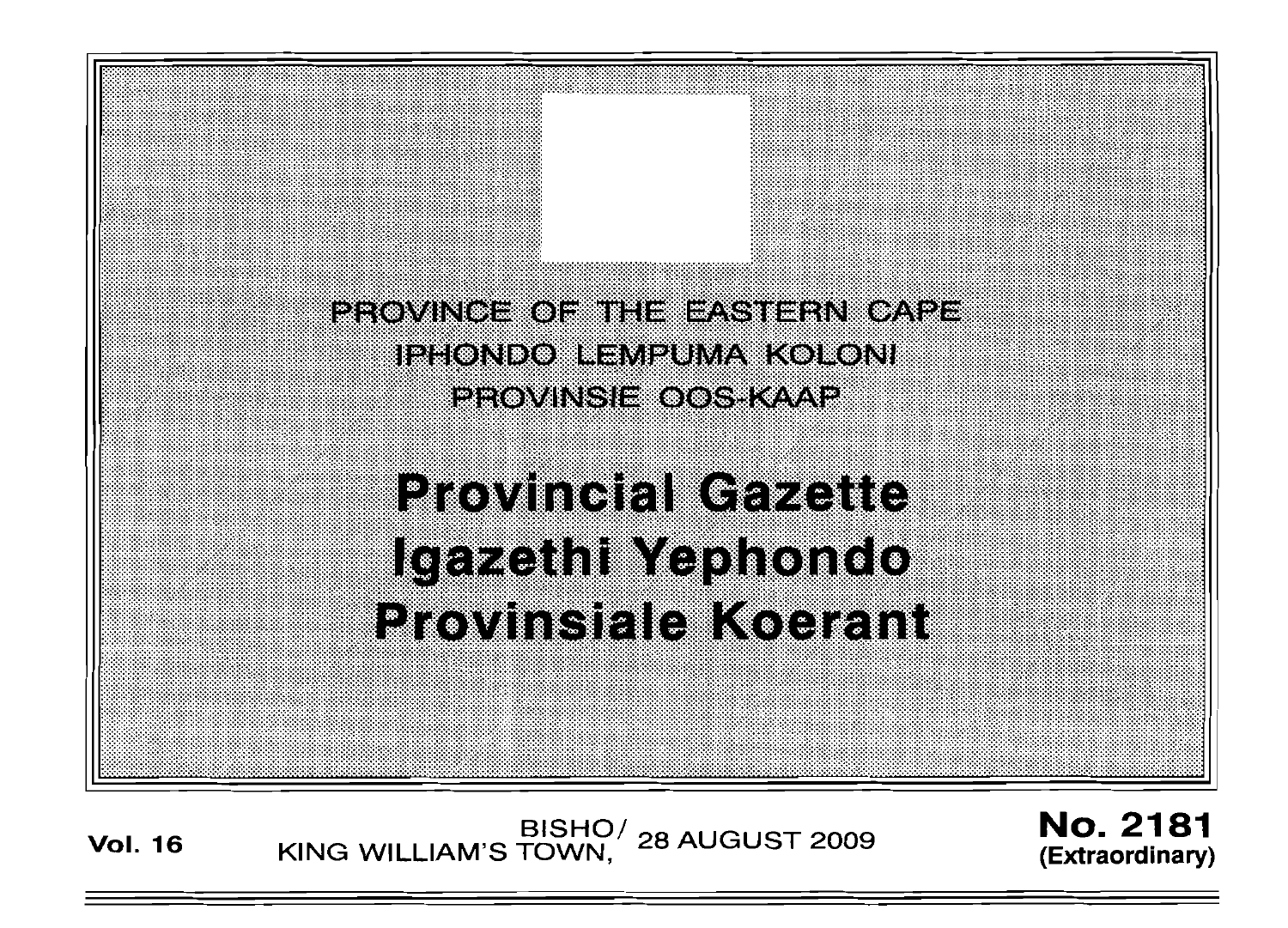$\sim$ 

|     | <b>CONTENTS • INHOUD</b> |             |                |
|-----|--------------------------|-------------|----------------|
| No. |                          | Page<br>No. | Gazette<br>No. |
|     | <b>GENERAL NOTICES</b>   |             |                |
| 299 |                          | з           | 2181           |
|     |                          | 6           | 2181           |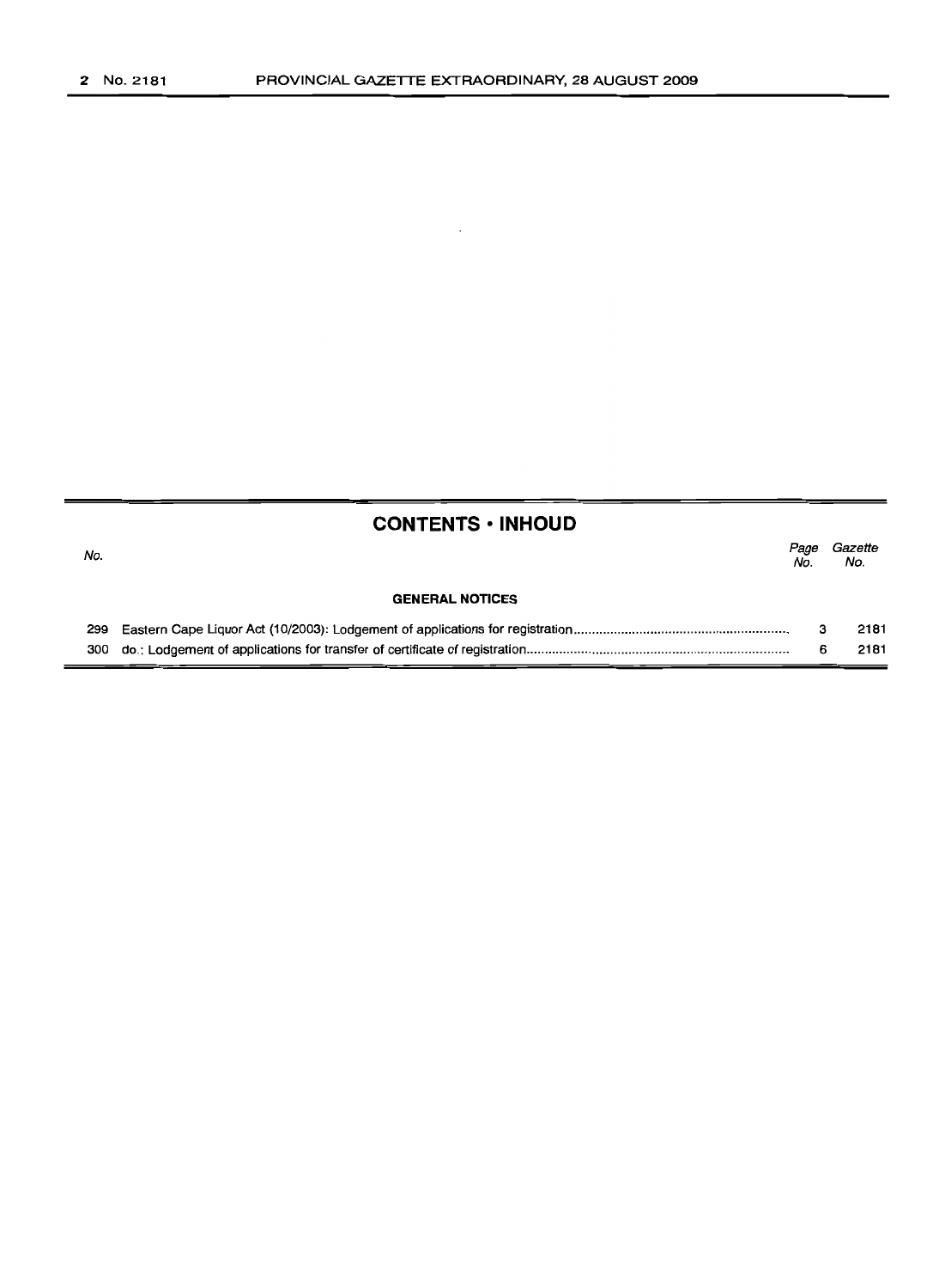# **GENERAL NOTICES**

No. 299

1. CM3 [Reg 4 (1)]

# EASTERN CAPE LIQUOR ACT, 2003 (Act No. 10 of 2003) NOTICE OF LODGEMENT OF APPLICATIONS FOR REGISTRATION

Notice is hereby given that the applications for registration, particulars of which appear in the Schedule hereunder, have been lodged with the Board.

Interested parties may, free of charge, inspect any application which appears in the Schedule hereunder and may within twenty one days of this notice, lodge with the Board written representations in support of, or written objections.

#### THEMBI ZONO - GXOYIYA EASTERN CAPE LIQUOR BOARD 19 August 2009

# SCHEDULE

| 1                                   |                  | $\overline{2}$                                        | 3                                   | 4                                   | 5                                                                                                                                                                                       |
|-------------------------------------|------------------|-------------------------------------------------------|-------------------------------------|-------------------------------------|-----------------------------------------------------------------------------------------------------------------------------------------------------------------------------------------|
| <b>Application</b><br><b>Number</b> |                  | Name and<br>number of Ward                            | Kind of registration<br>applied for | <b>Kind of liquor</b><br>to be sold | Name under which business is<br>to be conducted and particulars<br>of the erf, street or farm                                                                                           |
| 1.                                  | <b>ECP 17040</b> | Ward 4<br>Koukamma<br>Municipality                    | Consumption on and<br>off premises  | All kinds                           | Tsitsikamma Gardens, N2 Restant<br>of Portion 3 of Farm 509.<br>Humansdorp                                                                                                              |
| 2.                                  | <b>ECP 17041</b> | Ward 1 Sundays<br><b>River Valley</b><br>Municipality | Consumption on and<br>off premises  | All kinds                           | Engqovini's Tavern, 504 Nosini Str,<br>Moses Mabida, Kirkwood                                                                                                                           |
| 3.                                  | <b>ECP 17042</b> | Ward 3 NMMM                                           | Consumption off<br>premises         | All kinds                           | Checkers Liquorshop - Moffet on<br>Main, Shop LD-M 29 Moffett on<br>Main Lifestyle Centre, Cnr. 17th<br>Avenue & Main Rd, Walmer, PE                                                    |
| $\overline{4}$ .                    | <b>ECP 17043</b> | Ward 3 NMMM                                           | Consumption off<br>premises         | All kinds                           | Checkers Liquorshop, 6 <sup>th</sup> Avenue,<br>Shop 1A Checkers, 6 <sup>th</sup> Avenue<br>Shopping Centre, No. 23 6 <sup>th</sup><br>Avenue Cnr. Heugh Rd & 6th<br>Avenue, Walmer, PE |
| 5.                                  | <b>ECP 17044</b> | Ward 53 NMMM                                          | Consumption on and<br>off premises  | All kinds                           | Maswana's Tavern, 31599 Luzipho<br>Str, Ikamvelihle, PE                                                                                                                                 |
| 6.                                  | <b>ECP 17045</b> | Ward 41 NMMM                                          | Consumption on and<br>off premises  | All kinds                           | Bacheni's Tavern, Erf 12557<br>Chatty, 12 Booysens Park, PE                                                                                                                             |
| 7.                                  | <b>ECP 17046</b> | Ward 41 NMMM                                          | Consumption on and<br>off premises  | All kinds                           | Miri's Place, 10797 Chatty, 5<br>Booysens Park, PE                                                                                                                                      |
| 8.                                  | <b>ECP 17047</b> | Ward 18 NMMM                                          | Consumption on and<br>off premises  | All kinds                           | Tshevulane's Tavern, G182 Chris<br>Hani, New Brighton, PE                                                                                                                               |
| 9.                                  | <b>ECP 17048</b> | Ward 5 NMMM                                           | Consumption on<br>premises          | All kinds                           | Fushin Sushi & Eastern Cuisine,<br>Erf 6145 Stanley on Bain, Stanley<br>Str. Central, PE                                                                                                |
| 10.                                 | <b>ECP 17049</b> | Ward 29 NMMM                                          | Consumption on and<br>off premises  | All kinds                           | Mninawa's Tavern, 149 Mabopha<br>Str, Zwide, PE                                                                                                                                         |
| 11.                                 | <b>ECP 17050</b> | Ward 54 NMMM                                          | Consumption off<br>premises         | All kinds                           | Senzeni's Store, 18 Mbovane Str,<br>NU 11 Motherwell, PE                                                                                                                                |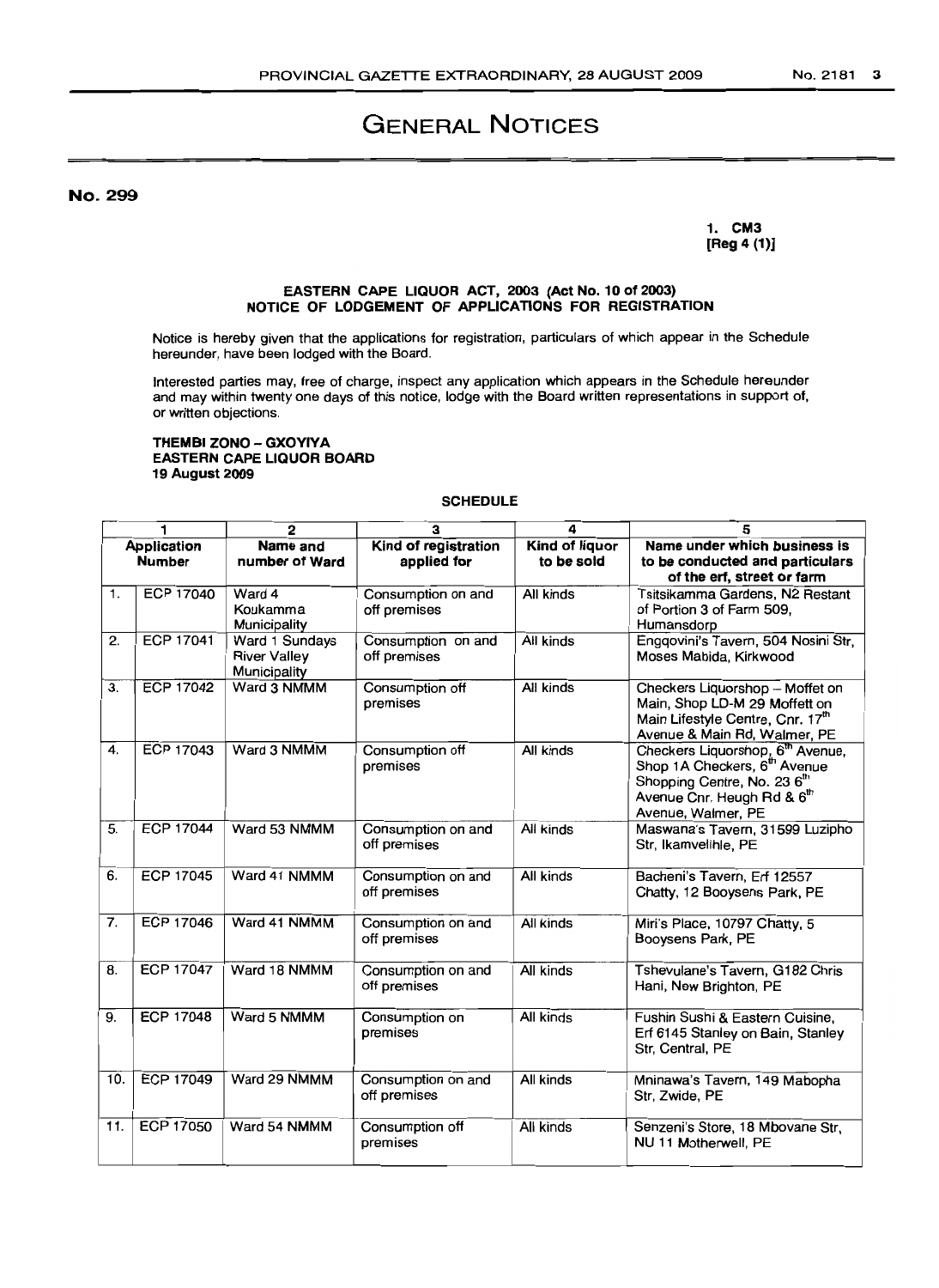| 12. | <b>ECP 17051</b> | Koukamma<br>Municipality                  | <b>Special Event</b>               | All kinds | Workshop Crew Motorcycle Club,<br>Kabeljouws Caravan Park,<br>Kabeljouws Rd, Jeffreys Bay |
|-----|------------------|-------------------------------------------|------------------------------------|-----------|-------------------------------------------------------------------------------------------|
| 13. | <b>ECP 17052</b> | Ward 52 NMMM                              | Consumption on and<br>off premises | All kinds | Hidy's Tavern, 130 3 <sup>rd</sup> Avenue,<br>Kayamnandi, Despatch                        |
| 14. | ECP 17053        | Ward 4 BCM                                | Consumption on<br>premises         | All kinds | Sprouts Bistro @ Bakery, 11<br>Beach Rd, Nahoon, EL                                       |
| 15. | <b>ECP 17054</b> | Ward 31 BCM                               | Consumption on and<br>off premises | All kinds | Shabanga Guest Lodge, Farm 964,<br>Cove Rock, EL                                          |
| 16. | <b>ECP 17055</b> | Ward 19<br>Nkonkobe<br>Municipality       | Consumption on and<br>off premises | All kinds | Sdumo's Tavern, Mayipase Loc,<br>KWT                                                      |
| 17. | <b>ECP 17056</b> | Ward 31 NMMM                              | Consumption off<br>premises        | All kinds | QC's Place, 255 Ysterhout Str,<br>Algoa Park, PE                                          |
| 18. | <b>ECP 17057</b> | Ward 29 NMMM                              | Consumption off<br>premises        | All kinds | Olwethu's Tavern, 65424<br>Langalibalele Str, Zwide, PE                                   |
| 19. | <b>ECP 17058</b> | Ward 25 NMMM                              | Consumption on and<br>off premises | All kinds | Studio Lounge, 245 Njoli Rd, Zwide<br>РE                                                  |
| 20. | <b>ECP 17059</b> | Ward 6 Lukhanji<br>Municipality           | <b>Special Event</b>               | All kinds | Border Agricultural Society, Erf<br>6483. Queensdustria, Queenstown                       |
| 21. | <b>ECP 17060</b> | Ward 14 Lukhanji<br>Municipality          | Consumption on<br>premises         | All kinds | Phumelela Restaurant, 39<br>Tsolwana Main Rd, McBride,<br>Queenstown                      |
| 22. | <b>ECP 17061</b> | Ward 3 BCM                                | <b>Special Event</b>               | All kinds | October Festival, 27 Transkei Rd,<br>Baysville, EL                                        |
| 23. | <b>ECP 17062</b> | Ward 19 BCM                               | Consumption on and<br>off premises | All kinds | Phondweni Trading, 1208<br>Phondweni Loc, KWT                                             |
| 24. | <b>ECP 17063</b> | Ward 50 NMMM                              | Consumption off<br>premises        | All kinds | Charmaine's Place, 91 Finafincane<br>Str, Uitenhage                                       |
| 25. | <b>ECP 17064</b> | Ward 23 NMMM                              | Consumption on and<br>off premises | All kinds | Parlement House, 15 Khetsha Str,<br>NU 3 Motherwell, PE                                   |
| 26. | <b>ECP 17065</b> | Ward 5 Tsolwana<br>Municipality           | Consumption on and<br>off premises | All kinds | Zama Zama Tavern, 1 Voortrekker<br>Rd, Hofmeyer                                           |
| 27. | <b>ECP 17066</b> | Ward 8 Inxuba<br>Yethemba<br>Municipality | Consumption on and<br>off premises | All kinds | Pats Destiny, 1 Takbok Str,<br>Michausdal, Cradock                                        |
| 28. | <b>ECP 17067</b> | Ward 2<br>Camdeboo<br>Municipality        | Consumption on and<br>off premises | All kinds | Grampies Tavern, 38 Hartzenberg<br>Str, Nieuthesda                                        |
| 29. | <b>ECP 17068</b> | Ward 3 Inkwanca<br>Municipality           | Consumption on and<br>off premises | All kinds | Lwando's Shebeen, 222 Phumlani<br>Str, New Location, Molteno                              |
| 30. | ECP 17069        | Ward 6<br>Camdeboo<br>Municipality        | Consumption on and<br>off premises | All kinds | Sparletta's Tavern, 1833 Mkhize<br>Str, Chris Hani, Village, Graaff<br>Reinet             |
| 31. | <b>ECP 17070</b> | Ward 2 Blue<br><b>Crane Municipality</b>  | Consumption on and<br>off premises | All kinds | Fathers Place, 27 Bird Drvie,<br>Aeroville, Somerset East                                 |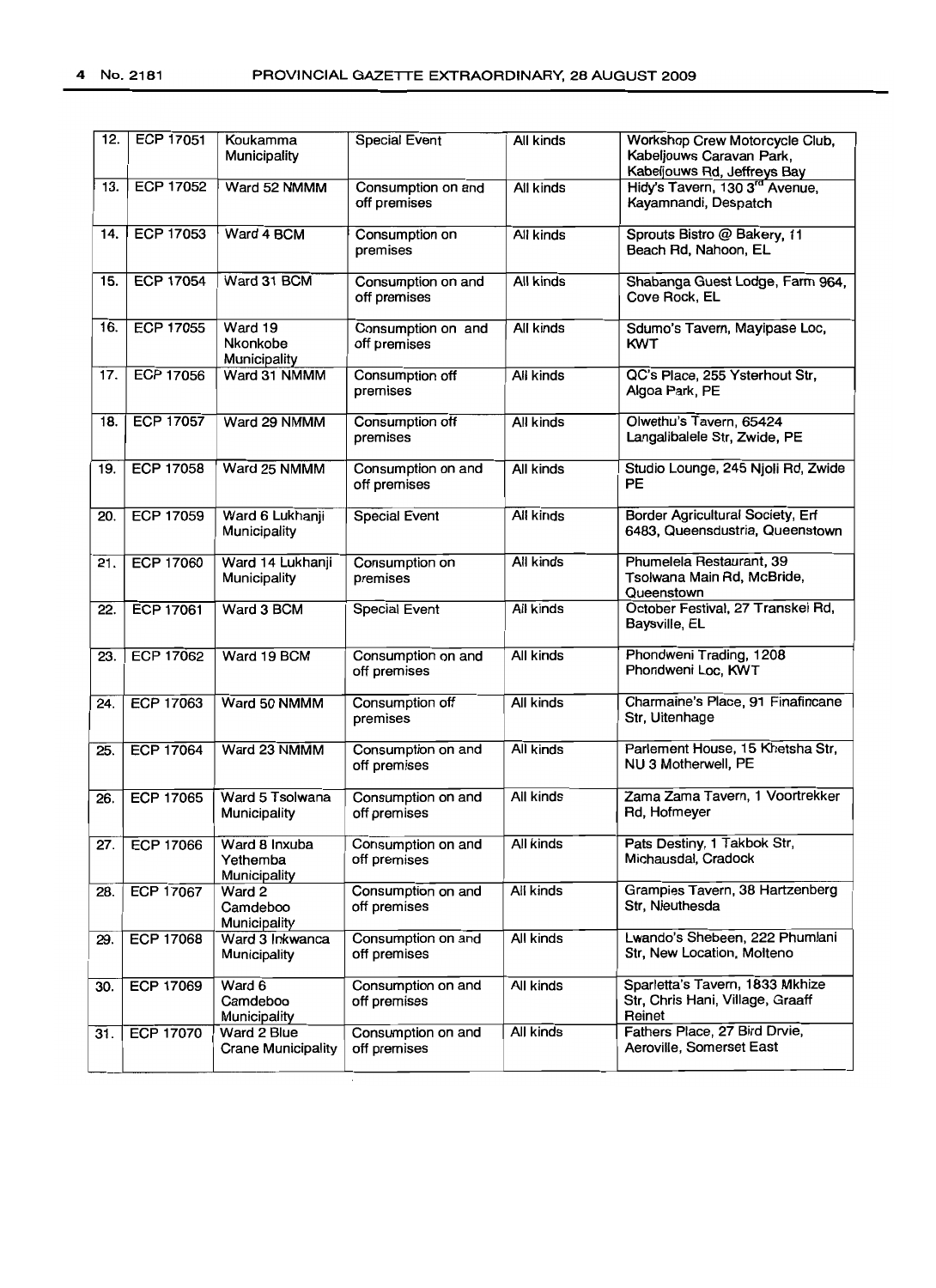| 32. | ECP 17071        | Inkwanca<br>Municipality                  | Consumption on and<br>off premises | All kinds | Yoko's Tavern, 806 Phumlani STr,<br>Molteno                   |
|-----|------------------|-------------------------------------------|------------------------------------|-----------|---------------------------------------------------------------|
| 33. | <b>ECP 17072</b> | Ward 2 Blue<br><b>Crane Municipality</b>  | Consumption on and<br>off premises | All kinds | Ludwe's Tavern, 149 Miongile Str,<br>Bongweni Loc, Cookhouse  |
| 34. | <b>ECP 17073</b> | Ward 4 Blue<br><b>Crane Municipality</b>  | Consumption on and<br>off premises | All kinds | Evelyn's Place, 5951 Luiperd Str,<br>Aeroville, Somerset East |
| 35. | ECP 17074        | Ward 4 Gariep<br>Municipality             | Consumption on and<br>off premises | All kinds | Halls Tavern, 1711 Thembisa,<br>Burgersdorp                   |
| 36. | <b>ECP 17075</b> | Ward 6 Inxuba<br>Yethemba<br>Municipality | Consumption on and<br>off premises | All kinds | Abongile's Tavern, 21 Vukuzenzele<br>Str, Hillside, Cradock   |